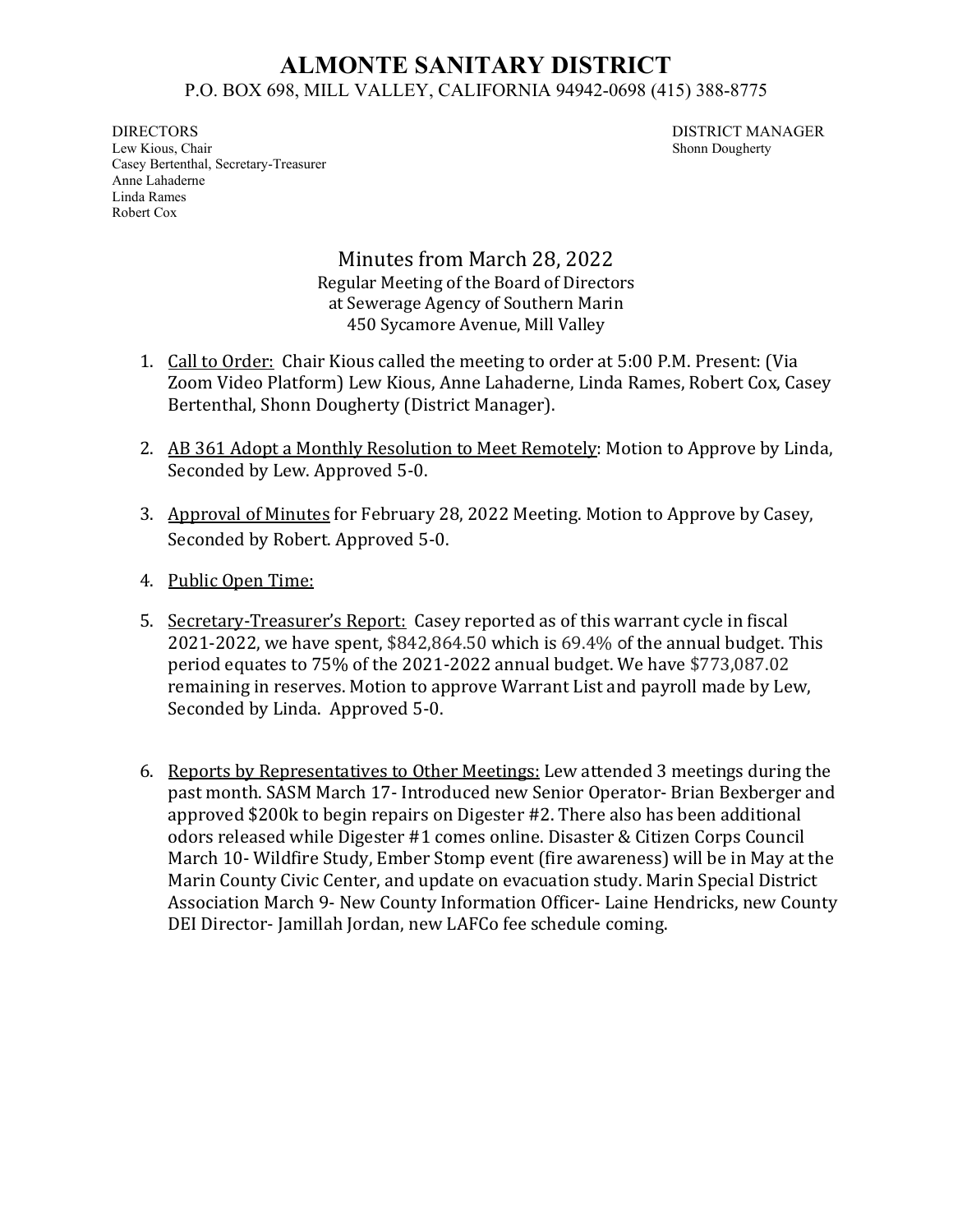|                                  |                    |          |          | March 2022<br><b>Staff Consultant Payments</b> |                           |                                                                  |  |
|----------------------------------|--------------------|----------|----------|------------------------------------------------|---------------------------|------------------------------------------------------------------|--|
|                                  |                    |          |          |                                                |                           |                                                                  |  |
|                                  |                    |          |          |                                                |                           |                                                                  |  |
|                                  |                    |          |          |                                                |                           |                                                                  |  |
| <b>Almonte Payroll</b>           | # of Meeting: Rate |          | Gross    | Net                                            | Check # or                | <b>Notes</b>                                                     |  |
|                                  |                    |          | Amt      | Amt                                            | <b>Function</b>           |                                                                  |  |
| Shonn Dougherty                  | Salary             | 3,700.00 | 3,700.00 | 3,093.31                                       | 10529                     |                                                                  |  |
| David Haflich                    | Salary             | 500.00   | 500.00   | 461.75                                         | 10530                     |                                                                  |  |
| Lew Kious/Almonte                | $\mathbf{1}$       | 125.00   | 125.00   | 484.84                                         |                           | Meetings-Almonte, SASM, 2 Marin<br>10531 CSDA, Disaster Council. |  |
|                                  | 4                  | 100.00   | 100.00   |                                                |                           |                                                                  |  |
| Anne Lahaderne                   | $\mathbf{1}$       | 100.00   | 100.00   | 92.35                                          | 10532                     |                                                                  |  |
| <b>Linda Rames</b>               | $\mathbf{1}$       | 100.00   | 100.00   | 92.53                                          | 10533                     |                                                                  |  |
| <b>Robert Cox</b>                | $\mathbf{1}$       | 100.00   | 100.00   | 92.35                                          | 10528                     |                                                                  |  |
| Casey Bertenthal                 | 1                  | 125.00   | 125.00   | 115.44                                         | 10527                     |                                                                  |  |
| Alyssa Schiffmann                | 1099-1.5 hr        | \$135/hr | 202.50   | 202.50                                         | 10534                     |                                                                  |  |
| <b>Caostal Payroll Charges</b>   |                    |          | 86.40    |                                                | EFT US Bank               |                                                                  |  |
| <b>Employer Soc. Sec</b>         |                    |          | 319.30   |                                                | <b>EFT US Bank</b>        |                                                                  |  |
| <b>Employer Medicare</b>         |                    |          | 74.67    |                                                | <b>EFT US Bank</b>        |                                                                  |  |
| <b>Total Financial Liability</b> |                    |          | 5,832.87 |                                                | <b>US Bank</b>            |                                                                  |  |
|                                  |                    | BY:      |          |                                                | Casey Bertentha Sec/Treas |                                                                  |  |
|                                  |                    | DATE:    | S        | 22                                             |                           |                                                                  |  |

AUDITOR -CONTROLLER<br>ROOM 225, CIVIC CENTER<br>SAN RAFAEL, CA 94903

## **ALMONTE SANITARY DISTRICT**

March 28, 2022

On March 28, 2022 THE GOVERNING BOARD OF THE ALMONTE SANITARY DISTRICT APPROVED THE FOLLOWING WARRANTS FOR PAYMENT:

| <b>WARRANT</b> |                                              |                                                                                                  | <b>FUND TO BE</b> |               |               |
|----------------|----------------------------------------------|--------------------------------------------------------------------------------------------------|-------------------|---------------|---------------|
| <b>NUMBER</b>  | IN FAVOR OF                                  | <b>PURPOSE</b>                                                                                   | CHARGED           | <b>OBJECT</b> | <b>AMOUNT</b> |
| 182180487      | Roto Rooter<br>(Donald J Calegari Ent. Inc.) | USA's- 5@ \$180.00 (\$900.00), Cleaning (\$2,970.00),<br>Emergency 118 Harvard Ave. (\$1,110.00) | 8035              | 521810        | 4,970.00      |
| 182180488      | Shonn Dougherty                              | AT&T District Phone Bill-(\$36.42)                                                               | 8035              | 521810        | 36.42         |
| 182180489      | Nute Engineering                             | 2021 CIP Engineering                                                                             | 8035              | 521810        | 99.50         |
| 182180490      | Mike Stryker                                 | Landscape Repair                                                                                 | 8035              | 521810        | 764.51        |
| 182180491      | Almonte Sanitary District                    | Payroll Funding, Exact March Payroll Liability                                                   | 8035              | 511110        | 5,832.87      |

| <b>SUMMARIES BY CLASS</b>  |       |                    |           |                  |
|----------------------------|-------|--------------------|-----------|------------------|
| 511110 SALARIES            |       | 5,832.87           |           |                  |
| 521810 OPERATING EXPENSES  |       | 5,770.93           |           |                  |
| 522512 CAPITAL PROJECTS    |       | 99.50              |           |                  |
|                            | Total | 11,703.30          |           |                  |
|                            |       | <b>PAGE TOTAL:</b> | 11,703.30 |                  |
| BY:                        |       |                    |           | Casey Bertenthal |
| retary Treasurer<br>TITLE: |       |                    |           | Sec/Treas        |